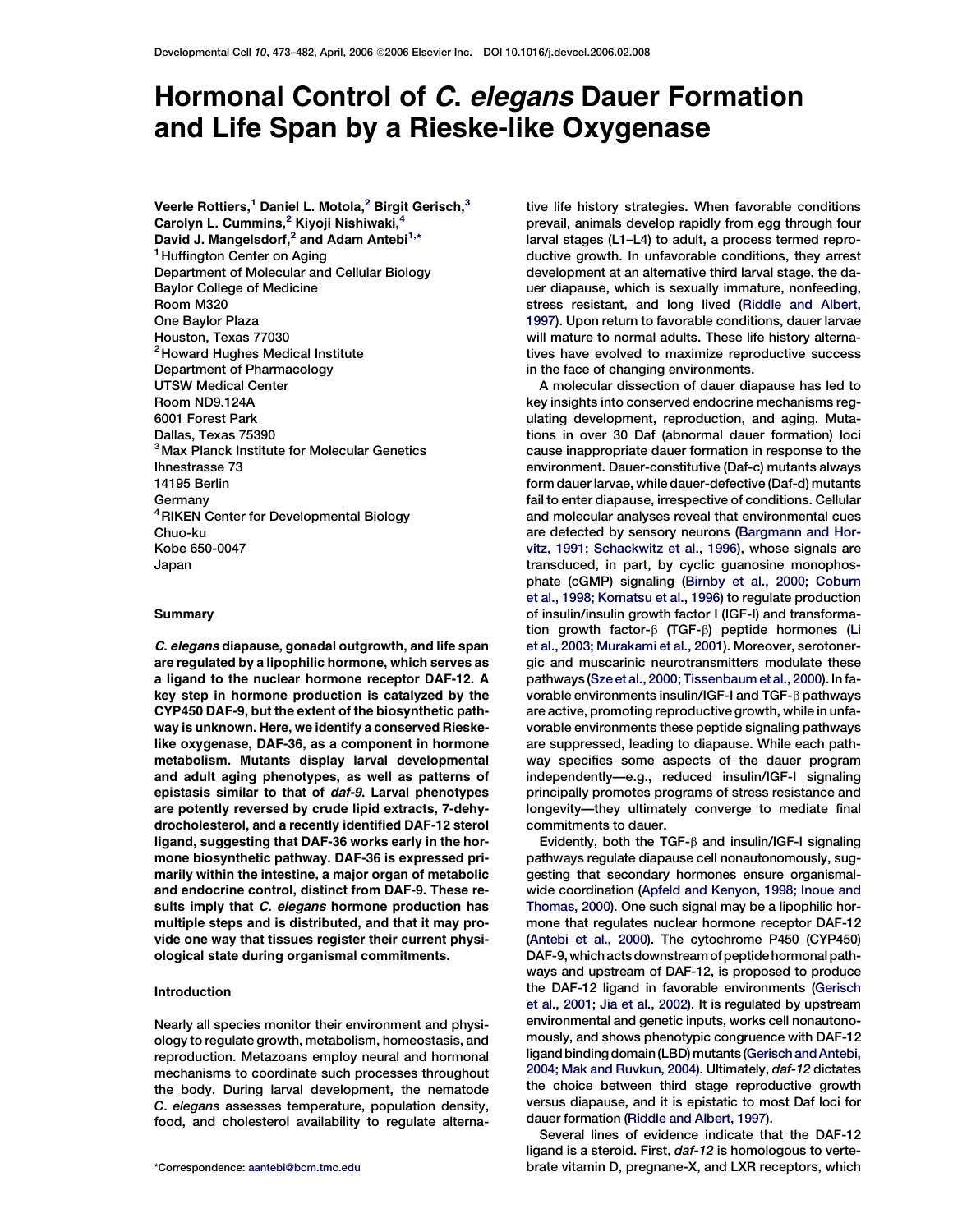

Figure 1. daf-36 Mig Phenotype and Daf-c Phenotypes

(A) Wild-type L4 larva. The gonad (obscured here by the intestine) packs into the body cavity as two U-shaped arms. v, vulva. (B) Schematic of wild-type gonadal outgrowth. (C) daf-36(dh303) L4 larva on NG minus cholesterol. The gonadal Mig phenotype is seen as

a ventral patch of white tissue (arrowheads) that extends into the head and tail. (D) Schematic of daf-36 gonadal outgrowth.

(E) Wild-type dauer larva.

(F) daf-36(k114) L3 partial dauer larva grown at 27ºC.

The scale bars are 100  $\mu$ m; the left lateral aspect is shown.

use sterol metabolites as ligands, while daf-9 is most homologous to CYP2 enzymes modifying sterols, fatty acids, and xenobiotics. Second, cholesterol deprivation mimics the phenotypes of daf-9 and daf-12 LBD mutants and enhances the phenotypes of hypomorphic mutants ([Gerisch et al., 2001\)](#page-9-0). Third, the Niemann Pick C1 homologs, which function in cholesterol trafficking ([Ioannou,](#page-9-0) [2001](#page-9-0)), also work within the dauer pathway, proximal to daf-9 and daf-12; ncr-1 ncr-2 double mutants constitutively form transient dauer larvae [\(Li et al., 2004; Sym](#page-9-0) [et al., 2000](#page-9-0)). Fourth, supplementation with crude lipid extracts rescues the Daf-c phenotypes of most mutants in the pathway, as well as dauers induced by culturing worms in the presence of the steroid lophenol and the absence of dietary cholesterol ([Gill et al., 2004; Matyash](#page-9-0) [et al., 2004\)](#page-9-0). Consistent with the sterol hypothesis, recent work from our groups indicates that 3-keto sterols containing a (25S),26-carboxylic acid side chain behave as potent DAF-12 ligands and provide definitive evidence for the sterol hypothesis [\(Motola et al., 2006](#page-9-0)).

Hormones such as steroids, vitamin D, and bile acids are built sequentially by a series of enzymes that modify the original cholesterol backbone. A reasonable prediction of the hormone hypothesis is that the DAF-12 ligand is built in multiple steps. We therefore sought to find more genes in this putative hormone biosynthetic pathway. Here, we report the identification and analysis of a gene, daf-36, that encodes a Rieske-like oxygenase involved in the production of a DAF-12 ligand. To our knowledge, these studies are the first to ascribe this class of proteins to metazoan hormone metabolism.

# **Results**

# daf-36 Mutants Resemble daf-9

To find additional genes in hormone metabolism, we searched for other loci resembling daf-9. daf-9 null mutants arrest as partially remodeled dauer larvae (partial dauers) at all temperatures and with complete penetrance, whereas hypomorphic daf-9 mutants show a gonadal cell migration defect (Mig) during the L3 stage (Figures 1A–1D) ([Gerisch et al., 2001](#page-9-0)). Both phenotypes are signatures of the lipophilic hormone branch of the dauer pathways.

Genetic screens for gonadal Mig mutants yielded alleles k114 and k122, defining a locus on Chr. V dubbed daf-36. Like daf-9 mutants, daf-36 animals displayed gonadal Mig and Daf-c phenotypes, albeit weaker. Notably, upon outcrossing, Mig phenotypes became impenetrant (<2%), while partial dauer Daf-c phenotypes were apparent at 27ºC (Figure 1; [Table 1\)](#page-2-0). Unlike daf-9, the Daf-c phenotype was maternally rescued: homozygous offspring of heterozygous daf-36/+ mothers did not form dauers constitutively ([Table 1\)](#page-2-0). Noncomplementation screens yielded two additional alleles, dh303 and dh304, the former giving somewhat more penetrant phenotypes at 27ºC [\(Table 1](#page-2-0)), but no significant change in the phenotypic spectrum.

daf-36 also demonstrated cholesterol-sensitive phenotypes, another signature of the lipophilic hormone pathway. We found that daf-36 mutants cultured on NG plates without cholesterol displayed enhanced Mig phenotypes (Figure 1C; [Table 1\)](#page-2-0), similar to daf-9 hypomorphs and daf-12 LBD mutants [\(Gerisch et al., 2001](#page-9-0)). Moreover, daf-36 genetically interacted with a C. elegans homolog of Niemann Pick C1, implicated in intracellular cholesterol transport. Interestingly, daf-36 ncr-1 double mutants (but not daf-36 ncr-2 double mutants) elicited a strongly synergistic Mig phenotype in the F1 generation (100% gonadal arms unreflexed; [Table 1](#page-2-0)). These animals displayed other gonadal defects, including loose germ cells and protruding vulva, resulting in very small broods (8  $\pm$  17, n = 30), significantly lower than  $k114$  itself (208  $\pm$  23, n = 10). These findings are consistent with the notion that daf-36 acts proximal to ncr-1, at a cholesterol-sensitive step.

# Genetic Interactions

To pinpoint the position of daf-36 within the dauer pathways, we performed genetic tests of epistasis and synergy. k114 was used to construct doubles with null alleles of daf-3 (SMAD) and daf-5 (SNO/SKI), daf-16 (FOXO), and daf-12 (NHR), representing the transcriptional output of TGF-b, insulin/IGF-I, and nuclear receptor signaling, respectively. The resultant strains were analyzed for Daf-c phenotypes at 27ºC ([Table 1](#page-2-0)). At this temperature, daf-36 formed about 42% dauer larvae. daf-12 efficiently suppressed this phenotype, while daf-3 and daf-5 did not ([Table 1](#page-2-0)). Since daf-3 alone formed 34% dauers at 27ºC, consistent with previously reported data [\(Ailion and Thomas, 2003](#page-8-0)), we also scored dauer formation at 25ºC, a temperature at which daf-3 is dauer defective. We found that 48% of daf-36 daf-3 animals formed dauers, showing that daf-36 enhances the Daf-c phenotype of daf-3 at a temperature at which it is usually Daf-d. Doubles with daf-16 formed 21%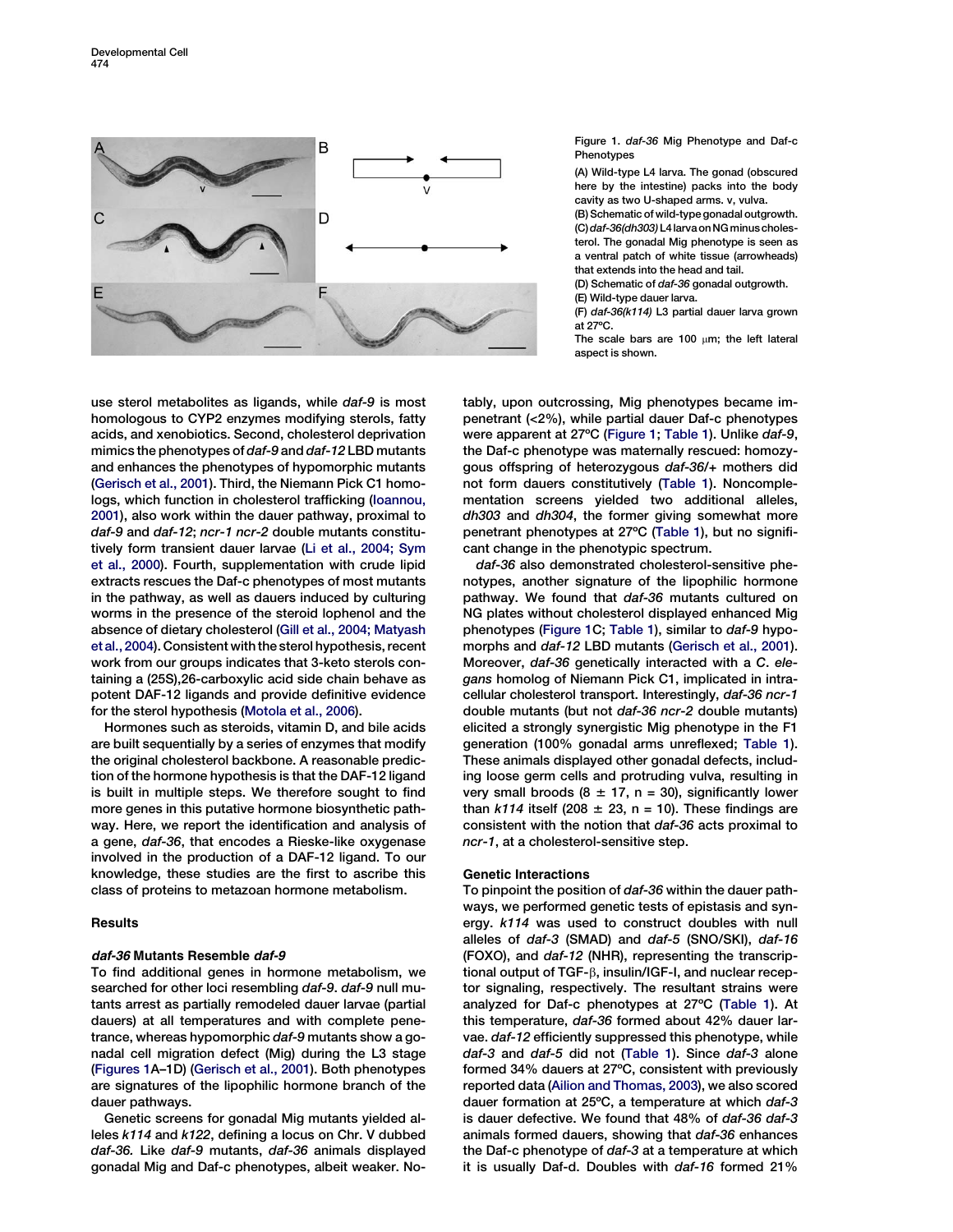#### <span id="page-2-0"></span>Table 1. Phenotypes of daf-36 and Double Mutants

| <b>Strain</b>                                           | Daf-c at<br>$25^{\circ}$ C ± SE <sup>a</sup> (%) | N <sub>p</sub> | Daf-c at<br>$27^{\circ}C \pm SE^{a}$ (%) | N <sub>b</sub> | Mig at 20°C<br>$NG$ -chol $^{\circ}$ (%) |
|---------------------------------------------------------|--------------------------------------------------|----------------|------------------------------------------|----------------|------------------------------------------|
| N <sub>2</sub>                                          | $0 \pm 0$                                        | 777 (3)        | $0 \pm 1$                                | 3774 (8)       | 0                                        |
| daf-36(k114)                                            | $2 \pm 1$                                        | 845 (2)        | $42 \pm 18$                              | 3600 (8)       | 35                                       |
| k122                                                    | $1 \pm 2$                                        | 798 (2)        | $38 \pm 17$                              | 2287 (6)       | 26                                       |
| dh303                                                   | $7 \pm 2$                                        | 602(2)         | $61 \pm 21$                              | 1949 (5)       | 55                                       |
| dh304                                                   | $4 \pm 1$                                        | 695 (2)        | $61 \pm 27$                              | 1815 (5)       | 42                                       |
| F1 progeny of N2 males $\times$ k114                    | nd                                               |                | 0 <sup>d</sup>                           | > 200          | nd                                       |
| Progeny of k114/+                                       | nd                                               |                | 0 <sup>e</sup>                           | > 200          | nd                                       |
| F1 progeny of $sDf35/4$ and $+/-$ males $\times$ $k114$ | nd                                               |                | $9^f \pm 0$                              | 816 (2)        | nd                                       |
| daf-36(k114)dhEx320(daf-36::gfp)                        | nd                                               |                | $0 \pm 0$                                | 400 (2)        | nd                                       |
| $daf-3(mgDf90)$                                         | $0 \pm 0$                                        | 684 (2)        | $22 \pm 18$                              | 1587 (4)       | nd                                       |
| daf-36(k114); daf-3(mgDf90)                             | $48 \pm 23$                                      | 531 (2)        | $98 \pm 29$                              | 906(3)         | nd                                       |
| daf-5(e1386)                                            | $0 \pm 0$                                        | 593 (2)        | $0 \pm 0$                                | 1377 (3)       | nd                                       |
| daf-36(k114); daf-5(e1386)                              | $1 \pm 0$                                        | 705 (2)        | $33 \pm 14$                              | 1333 (3)       | nd                                       |
| daf-16(mgDf50)                                          | $0 \pm 0$                                        | 620 (2)        | $0 \pm 0$                                | 1389 (4)       | nd                                       |
| daf-36(k114); daf-16(mgDf50)                            | $3 \pm 4$                                        | 515(2)         | $21 \pm 7$                               | 1862 (4)       | nd                                       |
| daf-12(rh61rh411)                                       | $0 \pm 0$                                        | 726 (3)        | $0 \pm 0$                                | 924(3)         | nd                                       |
| daf-36(k114);daf-12(rh61rh411)                          | $0 \pm 0$                                        | 669 (3)        | $0 \pm 0$                                | 936 (3)        | nd                                       |
| daf-9(k182)                                             | $1 \pm 1$                                        | 448 (2)        | $41 \pm 2$                               | 808 (2)        | nd                                       |
| daf-36(k114);daf-9(k182) <sup>9</sup>                   | $100 \pm 0$                                      | 281(4)         | nd                                       | nd             | nd                                       |
| daf-36(k114);dpy-7::daf-9::gfp +                        | nd                                               |                | $0 \pm 0$                                | 336(2)         | 25                                       |
| daf-36(k114);dpy-7::daf-9::gfp -                        | nd                                               |                | $32 \pm 14$                              | 286 (2)        | 13                                       |
| ncr-1(nr2022)                                           | $0 \pm 0$                                        | 502(2)         | $17 \pm 23$                              | 599 (2)        | 0                                        |
| ncr-2(nr2023)                                           | $0 \pm 0$                                        | 671(2)         | $0 \pm 0$                                | 465 (2)        | 0                                        |
| ncr-1(nr2022)ncr-2(2023)                                | $66 \pm 15$                                      | 682 (2)        | 73                                       | 329            | nd                                       |
| ncr-1;daf-36(k114)                                      | nd                                               |                | nd                                       | nd             | 100 <sup>h</sup>                         |
| ncr-2;daf-36(k114)                                      | $0 \pm 0$                                        | 435 (2)        | $59 \pm 55$                              | 449 (2)        | nd                                       |

nd, not determined.

<sup>a</sup> Dauers formed under reproductive growth conditions.

**b** Number of experiments is given in parentheses.

 $c$  Hermaphrodite distal tip cells that fail to turn in L3, n > 50 cells, grown on NGM without added cholesterol.

<sup>d</sup> Percent Daf-c F1 progeny from cross of wild-type males  $\times$  k114 hermaphrodites.

e Percent Daf-c F1 progeny from mothers heterozygous for daf-36.

<sup>f</sup> Deletion *sDf35* was tested in strain BC2511. Heterozygous hermaphrodites were crossed to wild-type males. The resulting males were then crossed to k114 hermaphrodites. 25% of the progeny are expected to be k114/sDf35. Since k114 controls form 42% dauers, 10% dauers are expected if k114 falls into sDf35.

<sup>g</sup> Measured from k114 k182 homozygotes that have lost the daf-36(+); sur-5::gfp extrachromosomal array dhEx315. This strain is unconditionally Daf-c: similar results are obtained at 15ºC and 20ºC.

 $h$  ncr-1 k114, hermaphrodite distal tip cells that fail to turn in L3, n > 50 cells, cultured on normal NGM plates containing 5 µg/ml cholesterol.

partial dauers at 27ºC, and a low percentage of partial dauers were also found at 25ºC, possibly showing a weak daf-16 dependence. Thus, daf-36 largely acts downstream or parallel to TGF- $\beta$  and insulin/IGF-I signaling, but upstream of DAF-12. This pattern of epistasis resembles daf-9, lending further support to the idea that daf-9 and daf-36 work at a similar point in the dauer circuits.

Accordingly, we found that daf-36(k114) synergistically interacted with k182, a weak allele of daf-9, to form Daf-c dauer larvae nonconditionally with complete penetrance, similar to daf-9 nulls (Table 1). Moreover, daf-9 daf-36 double null mutants were indistinguishable from daf-9 mutants alone (data not shown), suggesting that they ultimately influence the same process. Finally, overexpression of daf-9 in the hypodermis (a syncitial epidermal tissue surrounding the worm), under the control of the dpy-7 promoter (dhEx217), fully suppressed daf-36 Daf-c phenotypes, but not gonadal Mig phenotypes (Table 1). These results suggest that daf-9 is rate limiting for diapause regulation.

## Life Span Phenotypes

It was shown [\(Hsin and Kenyon, 1999\)](#page-9-0) that ablation of the germline lengthens the life span of wild-type animals

by 60%, an effect offset by additional ablation of the somatic gonad, suggesting that germline and somatic gonad produce antagonistic signals regulating longevity. The longevity of germline-ablated animals is abro-gated in daf-16, daf-12 ([Hsin and Kenyon, 1999](#page-9-0)), and daf-9 mutants [\(Gerisch et al., 2001](#page-9-0)), revealing that components of insulin/IGF-I and sterol hormone signaling are required to promote long life. Similarly, we found that daf-36 germline-ablated animals did not live longer than untreated controls ([Figure 2](#page-3-0)), showing that longevity associated with germline ablation also requires daf-36(+). As with daf-9, the ablation of the somatic gonad did not shorten life span any more than germline ablations.

Previous studies had also shown that strong daf-9 mutants recovered to adult live about 25% longer than wild-type at 15ºC ([Gerisch et al., 2001; Jia et al., 2002\)](#page-9-0), while hypomorphic daf-9 mutants did not. In this context, daf-36(k114) mutants behaved like daf-9 hypomorphs, with little influence on life span (data not shown).

## daf-36 Encodes a Rieske-like Oxygenase

daf-36 was mapped to chromosome V between unc-42 and sma-1, and within deletions sDf35 and mDf1. Fine mapping with snipSNPs and sequencing SNPs ([Wicks](#page-9-0)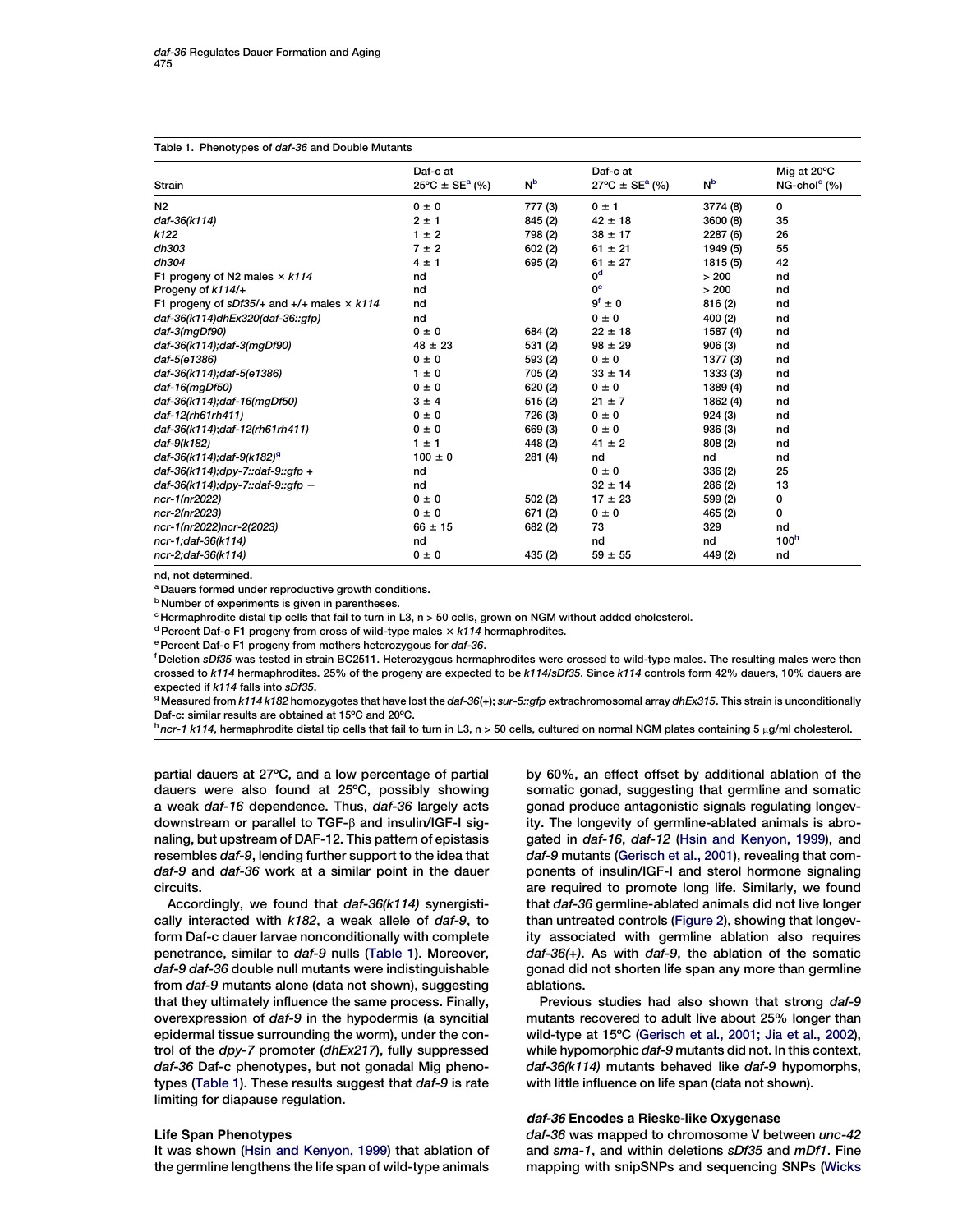<span id="page-3-0"></span>

[et al., 2001](#page-9-0)) delimited the region to three cosmids, one of which (F21F2) rescued the Daf-c and Mig phenotype of daf-36(k114) (Figure 3A). The sequence of genes in the region revealed mutations in C12D8.5, which was further confirmed by transgenic rescue. The C12D8.5 coding region was determined by sequencing cDNAs yk722g3, yk744h10, and yk743b11, which correspond to a single transcript encoding a protein of 428 amino acids (Figure 3B).



Figure 3. Structure of the daf-36 Locus, Gene, and Protein Domains

(A) Genetic and physical map; the blue cosmid F21F2 rescues daf-36(k114) mutant phenotypes.

(B) Structure of the daf-36 gene with position of mutations. Black arrow, initiator methionine; gray box, exons; black box,  $5'$  and  $3'$ UTRs; polyA, polyadenylation site; red box, Rieske iron sulfur domain; blue box, nonheme iron domain.

(C) Alignment of the Rieske domain and the nonheme iron binding domain of DAF-36 and close homologs. Consensus sites are marked above sequence. Positions at which 80% identity is found are marked black. AA with the same properties are marked in gray. Positions with 100% similarity are marked with an asterisk. Positions with high similarity are marked with a colon. DAF-36 is C12D8.5 wormbase protein CE34156, C. briggsae is Caenorhabditis briggsae protein CBG095563, Drosophila is Drosophila melanogaster protein CG40050 (NP\_10153), Danio is Danio rerio predicted protein zgc: 92275, Gallus is Gallus gallus predicted protein XP\_425346.1, and kshA is Rhodococcus erythropolis protein AAL96829 ([van der](#page-9-0) [Geize et al., 2002](#page-9-0)).



Danio

Gallus

KshA

156

111

72



261

217

178

Figure 2. Effect of Germline and Gonad Ablation on daf-36(k114) at 20ºC

(A and B) Life span of (A) wild-type and (B) daf-36(k114).

(C) Mean and maximum life span. Significance tests are against N2 control unless indicated. \*Significant in t test (p<0.0001). <sup>1</sup>Number of experiments in parentheses. <sup>2</sup>Tested against  $k114$  control.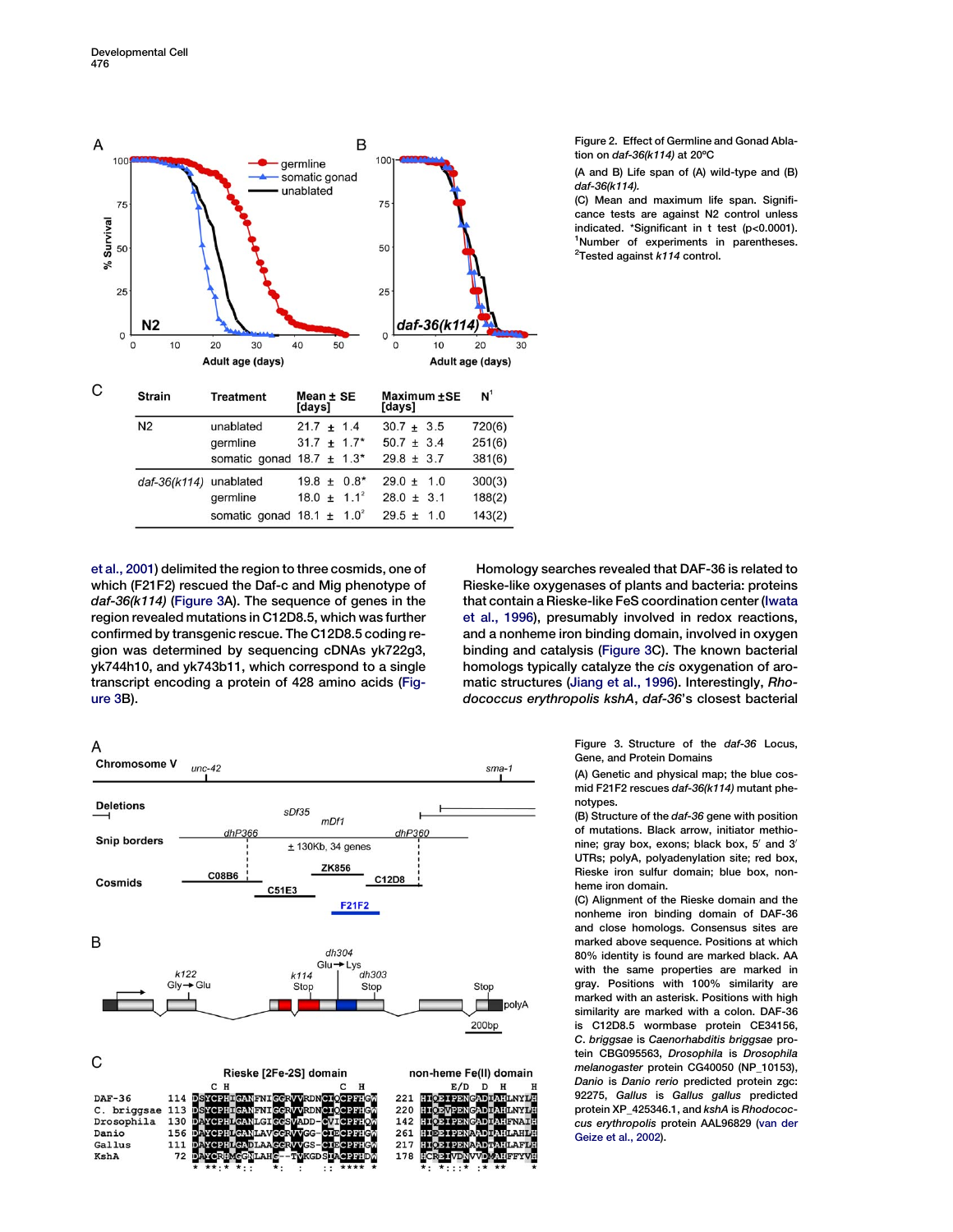<span id="page-4-0"></span>

# Figure 4. daf-36::gfp Expression Pattern and Evidence for Hormonal Feedback

(A–E) daf-36::gfp expression. (A) Intestine of a wild-type L1 larva. (B) Seam cells of a daf-2(e1370) L2d larva. (C) Detail of seam cell. (D) Head mesodermal cell of an adult worm. (E) Head of L2d larva; the arrowhead points to neurons.

(F–G) daf-9::gfp expression at 20ºC. Arrows point to the XXX cells, which do not change expression. (F) daf-36(k114) L3 larva with strong hypodermal expression. (G) N2 L3 larva, with low hypodermal expression.

(A)–(D), (F), and (G) show the left lateral aspect; (E) shows the ventral aspect. The scale bars in (A) and (C)–(G) are 10  $\mu$ m; the scale bar in (B) is 50  $\mu$ m.

relative of known function, is implicated in the metabolism of steroids ([van der Geize et al., 2002](#page-9-0)), catalyzing the 9-a hydroxylation of 4-androstene-3,17-dione and 1,4-androstadiene-3,17-dione [\(van der Geize et al.,](#page-9-0) [2002\)](#page-9-0). This chemistry suggests that daf-36 could also modify a sterol derivative.

Two other proteins are found in C. elegans that contain a Rieske domain, but both lack the nonheme iron binding domain. isp-1 is a mitochondrial protein whose mutant phenotypes include slow growth and long life ([Feng](#page-9-0) [et al., 2001\)](#page-9-0), while F20D6.11 is unstudied. A phylogenetic analysis revealed that daf-36, isp-1, and F20D6.11 map onto the three broad classes of the Rieske proteins, the Rieske-like oxygenases, and the Rieske ferredoxins, respectively ([Schmidt and Shaw, 2001\)](#page-9-0) [\(Figure S1;](#page-8-0) see the [Supplemental Data](#page-8-0) available with this article online).

Among metazoans, clear orthologs are found in other nematodes, insects, amphibians, fish, and birds, including model genetic organisms such as Zebrafish and Drosophila, with overall identities ranging from 35% to 45% ([Figure 3C](#page-3-0); [Figure S2](#page-8-0)). Surprisingly, no clear mammalian orthologs were detected. Multiple sequence alignment of the orthologs revealed two additional homology domains near the N and C termini ([Figure S2\)](#page-8-0). The C-terminal domain includes a conserved aspartate residue implicated in coordination of Fe. As these proteins have no defined physiological role, the studies here imply that daf-36 and relatives function in metazoan hormone metabolism.

## Molecular Lesions

The sequence of daf-36 alleles revealed that they disrupt key regions of the protein. k114 and dh303 were both

nonsense mutations resulting in premature stops [\(Fig](#page-3-0)[ure 3](#page-3-0)B; [Figure S2\)](#page-8-0). The earliest stop, k114, is a candidate null because it lacks the nonheme iron binding domain necessary for oxygenase function [\(Jiang et al., 1996\)](#page-9-0). Accordingly, placing daf-36(k114) over a deletion did not enhance the phenotype [\(Table 1](#page-2-0)). dh303 truncated the protein upstream of the C-terminal homology region, but it produced mutant phenotypes at least as severe as k114 [\(Table 1](#page-2-0)). k122 was a missense mutation in a conserved glycine residue that affected the N-terminal homology region, while dh304 was a missense mutation in a nonconserved residue proximal to the nonheme iron binding domain.

## Expression Pattern

To analyze the daf-36 expression pattern, we constructed a gene fusion containing 1.3 kb of promoter and the 2.2 kb daf-36 genomic coding region fused at its C terminus to gfp. This fusion was functional, as measured by rescue of Daf-c phenotypes, reducing dauer formation to 0% at 27ºC [\(Table 1\)](#page-2-0). daf-36::gfp was most strikingly expressed in the intestinal cytoplasm (Figure 4A) at all postembryonic stages, including dauer. In addition, daf-36::gfp was seen in the head mesodermal cell (Figure 4D), a cell whose function is unknown but which makes gap junctions with adjacent body muscles [\(White et al., 1976\)](#page-9-0). Occasionally, very faint expression was seen within two unidentified head neurons (Figure 4E), posterior to the nerve ring, which were clearly distinct from the XXXR/L, the neuroendocrine cells that express DAF-9 and NCR-1,2 proteins ([Li](#page-9-0) [et al., 2004; Ohkura et al., 2003\)](#page-9-0). During the L2d stage, prior to entry into dauer diapause, neuronal expression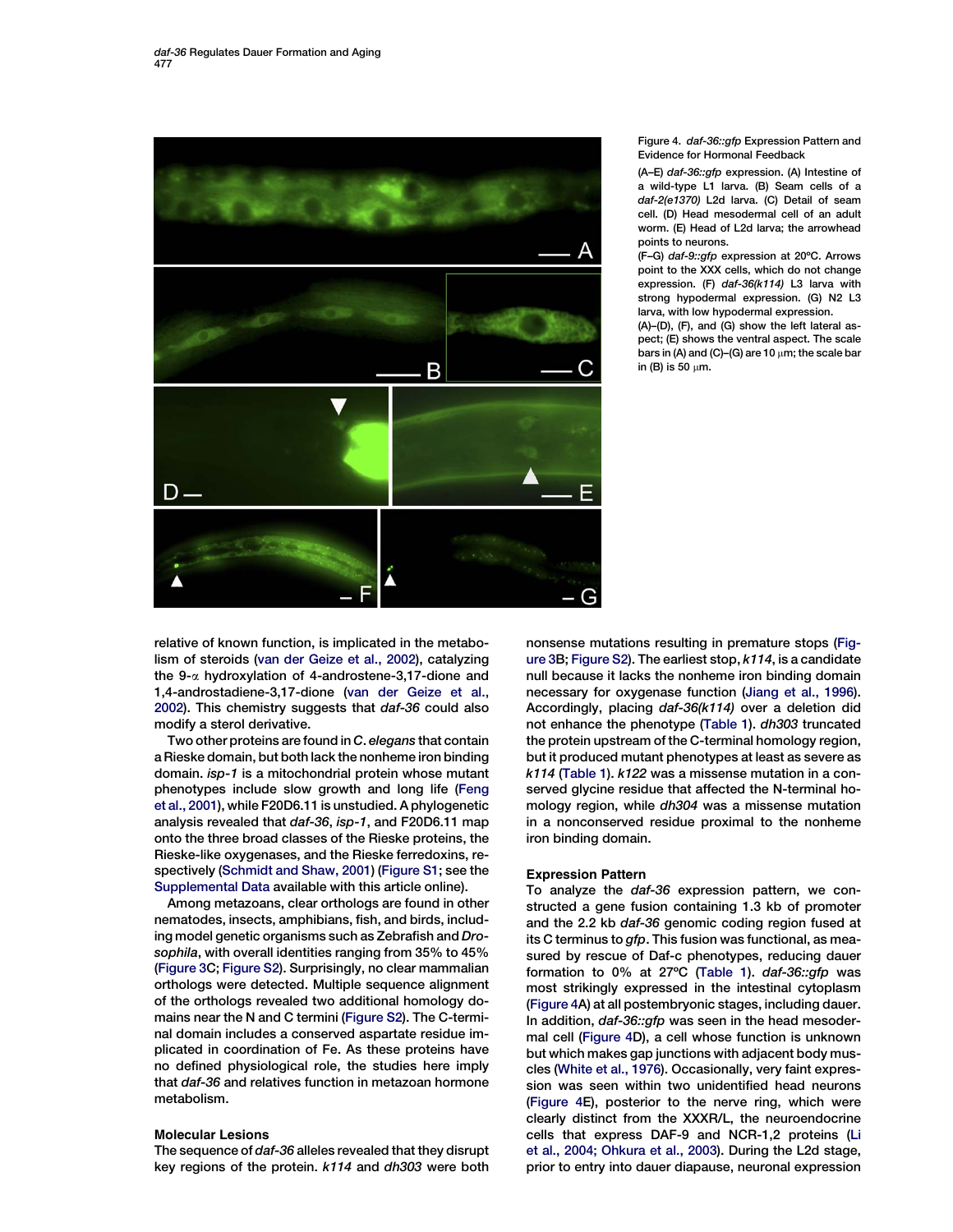<span id="page-5-0"></span>

## Figure 5. Rescue of Daf-c Phenotypes by Lipid Extracts and Nematode Steroids

(A–D) Rescue of Daf-c phenotypes by (A–C) lipid extracts and (D) compounds. (A) daf-36(k114) rescue by lipid extracts. (B) daf-9(dh6) rescue by lipid extracts. (C) daf-12(rh273) is not rescued by lipid extracts. (D) daf-36(k114) rescue by steroid compounds. EtOH is the ethanol control, Chol is 33.3  $\mu$ M cholesterol, 7-DHC is 33.3  $\mu$ M 7dehydrocholesterol, Latho is  $33.3 \mu$ M lathosterol, and S-acid is 250 nM  $\Delta^4$ -dafachronic acid. Error bars represent the standard deviation derived from at least two independent experiments.

increased slightly, and, surprisingly, expression commenced in the seam cells ([Figures 4B](#page-4-0) and 4C), epidermal cells located at the lateral midline. Visible also in daf-2, daf-7, and daf-11 Daf-c dauers as well as in normal dauers, epidermal daf-36::gfp appeared to be localized in a cytosolic meshwork. Given that the primary role of daf-36(+) is to avert diapause, epidermal expression in L2d larvae could poise the animal for efficient dauer exit.

We observed that overall daf-36::gfp expression was visibly reduced in daf-2(e1370) background (25ºC, data not shown), but we saw no obvious changes in daf-7, daf-11, daf-9, daf-12, daf-16, daf-5, and daf-3 mutants. In addition, daf-36 mutants influenced the expression of daf-9::gfp, causing an upregulation in the hypodermis during mid-larval development ([Figures 4](#page-4-0)F and 4G). Such upregulation is also seen in daf-9 hypomorphs, and it is posited to reflect homeostatic feedback that maintains reproductive hormone levels within normal bounds ([Gerisch and Antebi, 2004](#page-9-0)). Such regulation further solidifies the role of daf-36 in the hormone pathway and suggests that daf-36 works upstream of daf-9.

# Rescue of daf-36 Mutant Defects by Lipid Extracts

Recent studies have found that lipid extracts from synchronized L3 larvae rescue the Daf-c phenotypes of daf-9/CYP450 mutants, but not those of daf-12 LBD mutants [\(Gill et al., 2004\)](#page-9-0). If, as predicted, daf-36 is involved in lipophilic hormone production, then lipid extracts from wild-type worms should also supplement the hormone deficiency in a DAF-12-dependent manner. Similarly, we prepared crude lipid extracts and found that they contained rescuing activity (Figure 5A). Whereas wild-type extracts fed to daf-36 mutants potently reversed the Daf-c phenotypes at 27ºC, extracts from daf-36 mutants did not, nor did additional cholesterol (Figures 5A and 5D). Similarly, wild-type extracts rescued the Daf-c phenotypes of daf-9 mutants, while daf-9 daf-12 extracts did not (the daf-12 null permits growth of daf-9 null mutants without dauer arrest) (Figure 5B). By contrast, wild-type extracts failed to substantially rescue the phenotypes of LBD mutants daf-12(rh273) (Figure 5C) and daf-12(rh61) (data not shown), which are predicted to be ligand insensitive.

We further reasoned that extracts derived from different biosynthetic mutants could be used to order their functions in a pathway. In principle, upstream mutants fed extracts derived from downstream mutants should bypass the block, complete hormone synthesis, and overcome phenotypic defects. Conversely, downstream mutants fed extracts from upstream mutants would not be rescued. Interestingly, we found that extracts from daf-9 daf-12 animals potently rescued the Daf-c defects of daf-36, whereas extracts from daf-36 animals failed to rescue either daf-36 or daf-9 (Figures 5A and 5B). These results support the notion that daf-36 works upstream or parallel to daf-9.

# Rescue of daf-36 Mutant Defects by Steroids

Recent work from our groups indicate that 3-keto sterols containing a (25S),26-carboxylic acid side chain, termed dafachronic acids, behave as potent DAF-12 ligands [\(Motola et al., 2006\)](#page-9-0). If DAF-36 participates in the production of a DAF-12 hormone, then the chemically identified ligand should bypass mutant phenotypes. Indeed, we found that  $\Delta^4$ -dafachronic acid potently rescued daf-36 Daf-c phenotypes in the 100 nM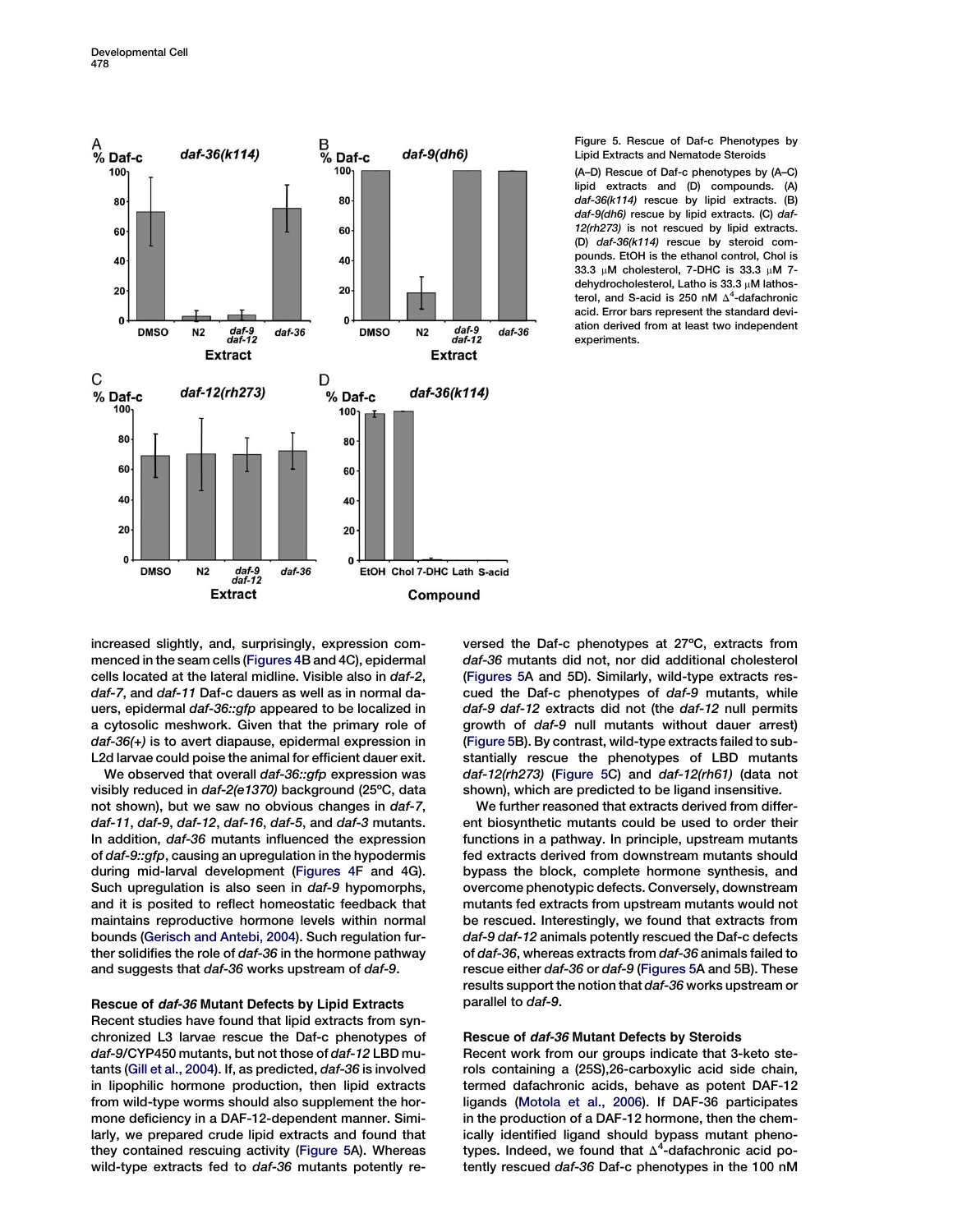<span id="page-6-0"></span>

Figure 6. Models for daf-36 Biochemical and Physiological Action

(A) Speculative model of the DAF-12 ligand biosynthetic pathway. This pathway is modified from the pathways by [Chitwood \(1999\)](#page-9-0) and [Motola](#page-9-0) [et al. \(2006\)](#page-9-0).

(B) Model for regulation of life span by gonadal signals (see text).

range, comparable to what is seen with daf-9 ([Figure 5D](#page-5-0)). Rescue was diminished or absent in daf-12 LBD mutants (data not shown).

If DAF-36 works upstream or parallel to DAF-9, then DAF-9 substrates should rescue daf-36 mutants. We tested the DAF-9 substrates lathosterone and 4-cholestene-3-one and found that these compounds indeed rescued daf-36 mutant phenotypes [\(Figure S3](#page-8-0)). We further tested cholesterol as well as 7-dehydrocholesterol and lathosterol, which are proposed to be the early metabolites of cholesterol [\(Chitwood, 1999; Motola et al.,](#page-9-0) [2006\)](#page-9-0) ([Figures 5D](#page-5-0) and 6A; [Figure S3](#page-8-0)). All compounds, except cholesterol, rescued the daf-36 Daf-c phenotype, suggesting that daf-36 may act at an early step of hormone metabolism, possibly converting cholesterol to 7-dehydrocholesterol [\(Figures 5D](#page-5-0) and 6A; [Figure S3](#page-8-0)).

## Discussion

# DAF-36 Rieske-like Oxygenase Produces a DAF-12 Hormone

Our studies are among the first to ascribe a role for metazoan Rieske-like oxygenases in lipophilic hormone production. This hormone regulates C. elegans dauer diapause, gonadal outgrowth, and adult longevity in the germline pathway. Multiple lines of evidence argue that the daf-36 Rieske-like oxygenase is involved in the production of a DAF-12 ligand. Importantly, the spectrum of daf-36 phenotypes closely resembles those seen in mutants acting proximal to hormone production, transport, or binding. First, daf-36 forms partial dauers, like daf-9 mutants and daf-12 ligand binding domain mutants [\(Gerisch et al., 2001; Jia et al., 2002\)](#page-9-0). The formation of such partial dauers is primarily found in genes acting downstream of insulin/IGF-I, TGF- $\beta$ , and cGMP signaling. Second, daf-36 displays gonadal migration phenotypes, as seen in hypomorphic alleles of daf-9 and daf-12 ligand binding domain mutants. Third, daf-36 mutants are sensitive to cholesterol deprivation, showing that daf-36 acts at a cholesterol-sensitive step proximal to daf-9 and daf-12. In support of this, daf-36 interacts synergistically with ncr-1, one of the C. elegans homologs of human Niemann-Pick type C1 disease, which are implicated in cholesterol trafficking [\(Sym](#page-9-0) [et al., 2000; Li et al., 2004; Ioannou, 2001\)](#page-9-0). Fourth, genetic epistasis showed that daf-36 acts at the same step in the pathway as daf-9, downstream of the transcriptional outputs of insulin/IGF-I and  $TGF-\beta$  signaling, but upstream of daf-12. Finally, like daf-12 and daf-9, daf-36 is required for the life span-enhancing signal of the gonad. These phenotypic similarities alone argue for a similar function between daf-9 and daf-36.

Our view that daf-36 is involved in the production of a DAF-12 ligand is bolstered by its molecular identity. daf-36 encodes a protein that is homologous to the catalytic subunit of a Rieske-like ring hydroxylating oxygenase, consistent with modification of a lipophilic substrate. In particular, the homology of DAF-36 to kshA, a subunit of a ketosteroid hydroxylase of Rhodococcus erythropolis [\(van der Geize et al., 2002](#page-9-0)), is intriguing and suggests a possible function in sterol metabolism. Accordingly, the Drosophila ortholog, Neverland, has been recently implicated in early steps of ecdysteroid biosynthesis, and it is expressed in the prothoracic gland, a key endocrine tissue, suggesting a phyletically conserved role in hormone production (R. Niwa and H. Kataoka, personal communication). In C. elegans, expression of daf-36 is limited to a few tissues—intestine,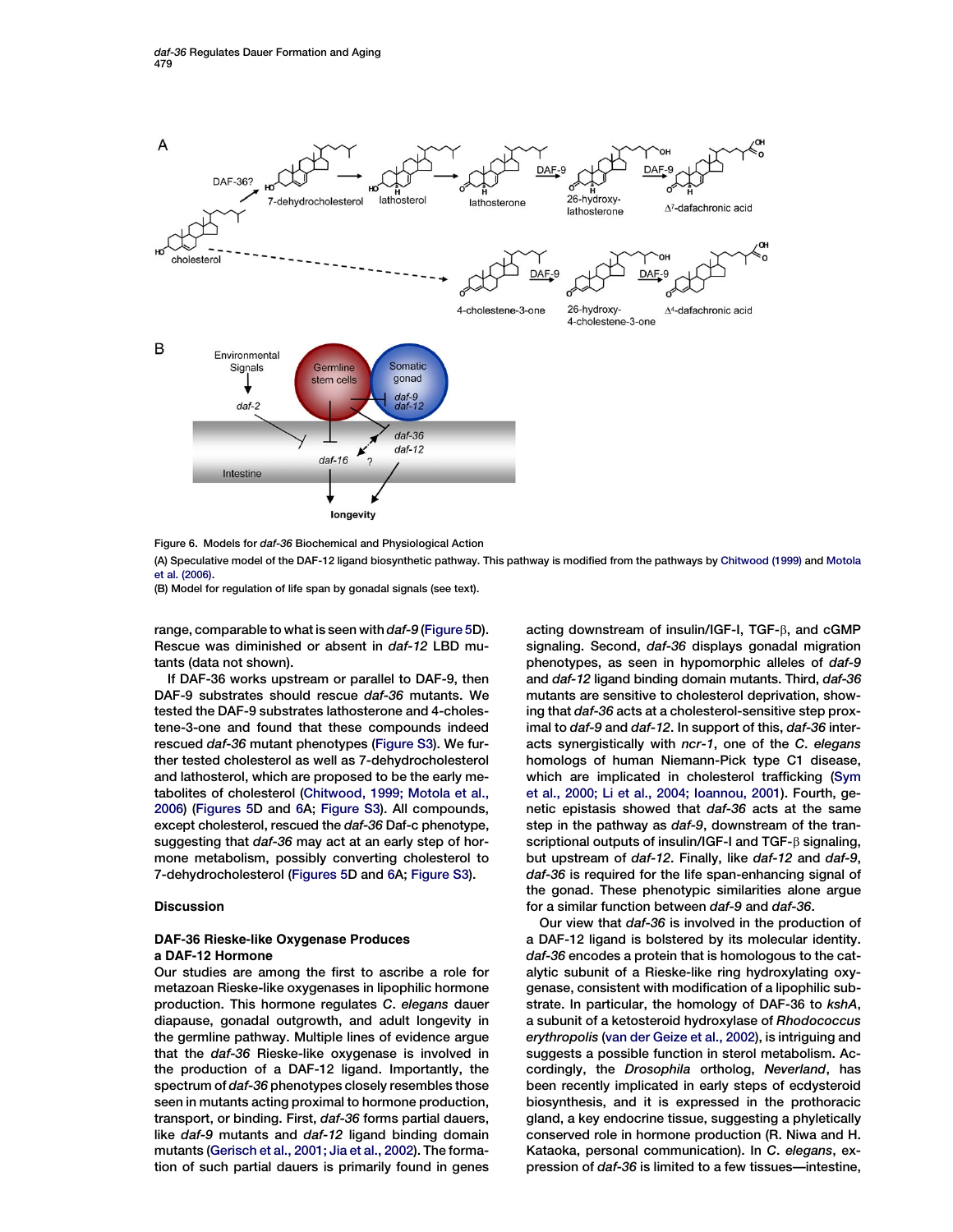neurons, HMC, and seam cells—that affect programs throughout the organism, also consistent with endocrine control. Finally, crude lipid extracts, a chemically defined DAF-12 ligand,  $\Delta^4$ -dafachronic acid, the daf-9 substrates, as well as the putative precursors to the daf-9 substrates potently rescued daf-36 Daf-c phenotypes. In sum, these results provide strong evidence that DAF-36 works in the production of a DAF-12 ligand.

# daf-36/daf-9 Interaction

So far, our results suggest that daf-36 could work upstream or parallel to daf-9. We observed that lipid extracts derived from daf-9 mutants could rescue daf-36 mutants, but not vice versa. The simplest interpretation of vectorial rescue is that daf-36 works upstream of daf-9 (with the caveat that daf-9 rescue might be more stringent, or daf-36 metabolic intermediates unstable). Accordingly, identified DAF-9 substrates, as well as upstream metabolites, rescued daf-36, implying that these compounds work downstream or bypass the daf-36 block. By contrast, cholesterol and cholesterol derivatives (V.R., unpublished data) failed to rescue, suggesting an early role in the conversion of cholesterol. Similarly, the Drosophila Neverland is thought to work early on in the ecdysone biosynthetic pathway (R. Niwa and H. Kataoka, personal communication). In addition, the fact that daf-36 influenced daf-9 hypodermal feedback regulation may indicate an upstream role. Finally, the fact that DAF-9-generated reaction products serve directly as potent DAF-12 ligands suggests that DAF-9 works at a final step in hormone synthesis ([Motola](#page-9-0) [et al., 2006](#page-9-0)). By inference, DAF-36 must work upstream.

The daf-36 null phenotype is substantially weaker than the daf-9 mutant phenotype, which argues against a strict linear pathway and instead suggests parallel pathways. Accordingly, preliminary genetic screens looking for daf-36 enhancers suggest that such parallel functions indeed exist (V.R. and A.A., unpublished data). In addition, DAF-9 has been found to use at least two different substrates in cell culture assays, lathosterone and 4-cholestene-3-one [\(Motola et al., 2006\)](#page-9-0), to produce two ligands for DAF-12 of different potency. Conceivably, daf-36 could be involved in the production of one of these substrates or yet another substrate. Since 7-dehydrocholesterol rescues both the daf-36 and Neverland mutant phenotypes, a reasonable hypothesis is that they act in the conversion of cholesterol to 7-dehydrocholesterol ([Figure 6](#page-6-0)A). In worms, the conversion of 7-dehydrocholesterol to lathosterol ([Chitwood, 1999](#page-9-0)) could then lead to the production of lathosterone, a daf-9 substrate. Finally, the daf-9 metabolite of lathosterone,  $\Delta^7$ -dafachronic acid, is a high-affinity ligand for DAF-12 [\(Figure 6A](#page-6-0)) [\(Motola et al., 2006\)](#page-9-0). Although this model is still speculative, it provides a plausible outline for the hormone biosynthetic pathway.

# The Rieske Proteins

daf-36 and its metazoan homologs cluster within the socalled Rieske-type oxygenases ([Figure S1\)](#page-8-0). This cluster likely reflects an ancient role in oxidizing ringed or aromatic structures. In contrast to CYP450, which use heme for iron binding, the nonheme iron binding domain of such oxygenases uses two histidines and one carboxylate moiety to chelate iron(II), leaving three open valences for the binding of ligand and molecular oxygen [\(Que, 2000\)](#page-9-0). This creates a different steric geometry and allows for more versatile chemistry. In particular, such oxygenases are able to catalyze hydroxylation or epoxidation, like heme proteins, but can additionally catalyze oxidative cleavage of catechols, arene cis-hydroxylation, oxidative ring opening or closure, and desaturation [\(Que, 2000\)](#page-9-0). Conceivably, DAF-36 could act as a desaturase or oxidize the cholesterol backbone.

DAF-36 homologs are broadly distributed throughout phylogeny, from bacteria, plants, invertebrate, and lower vertebrate species. Aside from the C. elegans and D. melanogaster genes, only the plant enzymes have been intensively studied in eukaryotes, and these function in chlorophyll metabolism and leaf senescence [\(Gray et al., 2004\)](#page-9-0). Curiously, no mammalian orthologs of DAF-36 could be found. Possibly, such an enzyme is present but not easily recognized, since only three amino acids constitute the iron chelating residues of the nonheme iron binding domain ([Que, 2000](#page-9-0)). Alternately, its role in hormone metabolism may have been subsumed by other oxygenases such as cytochrome P450s.

# Germline Signaling and Hormonal Regulation of Life History

In C. elegans, signals from the germline influence adult life span ([Hsin and Kenyon, 1999](#page-9-0)). The proliferating germline stem cells are found to be the source of a germline signal that shortens life ([Arantes-Oliveira et al.,](#page-9-0) [2002](#page-9-0)). When this signal is absent, animals live longer, and this extension depends on functional daf-12, daf-16 ([Hsin and Kenyon, 1999\)](#page-9-0), and daf-9 ([Gerisch](#page-9-0) [et al., 2001\)](#page-9-0). daf-16 is required specifically during adulthood ([Arantes-Oliveira et al., 2002\)](#page-9-0) and in the intestine for germline signaling ([Libina et al., 2003](#page-9-0)). The dependence on daf-9 and daf-12 has not been specified further. Gonadal cells possibly influence the production of, or the response to, a steroid hormone that promotes longevity [\(Arantes-Oliveira et al., 2002\)](#page-9-0). A simple hypothesis is that this hormone is produced by DAF-9 and binds to DAF-12.

We now show that germline ablation in daf-36 also abrogates life span extension, suggesting that daf-36 is necessary for germline signaling. On their own, daf-36 mutants display relatively normal development, fertility, and life span, and phenotypes in dauer formation and gonad migration are relatively mild. Nevertheless, suppression of germline longevity is robust. If daf-36 has a direct role in this pathway, it, like daf-9, probably acts downstream or parallel to the germline signal. In a simple model, germline stem cells in reproductive mode could normally both prevent nuclear localization of DAF-16 in the intestine and (as a result of this or independently) modify a hormonal signal through daf-9, daf-36, and daf-12 [\(Figure 6B](#page-6-0)). Consequently, longevity genes are silenced. When germline signals are removed, longevity genes are activated by DAF-16 and by the resultant hormonal signal of DAF-36/DAF-9/DAF-12. Presently, it is unknown whether daf-16 works independently of daf-36/daf-9/daf-12 in this context.

Metazoan endocrine signaling often entails a complex interplay between various tissues, which collectively determine the overall outcome of organismal commitments. For C. elegans life span regulation, the intestine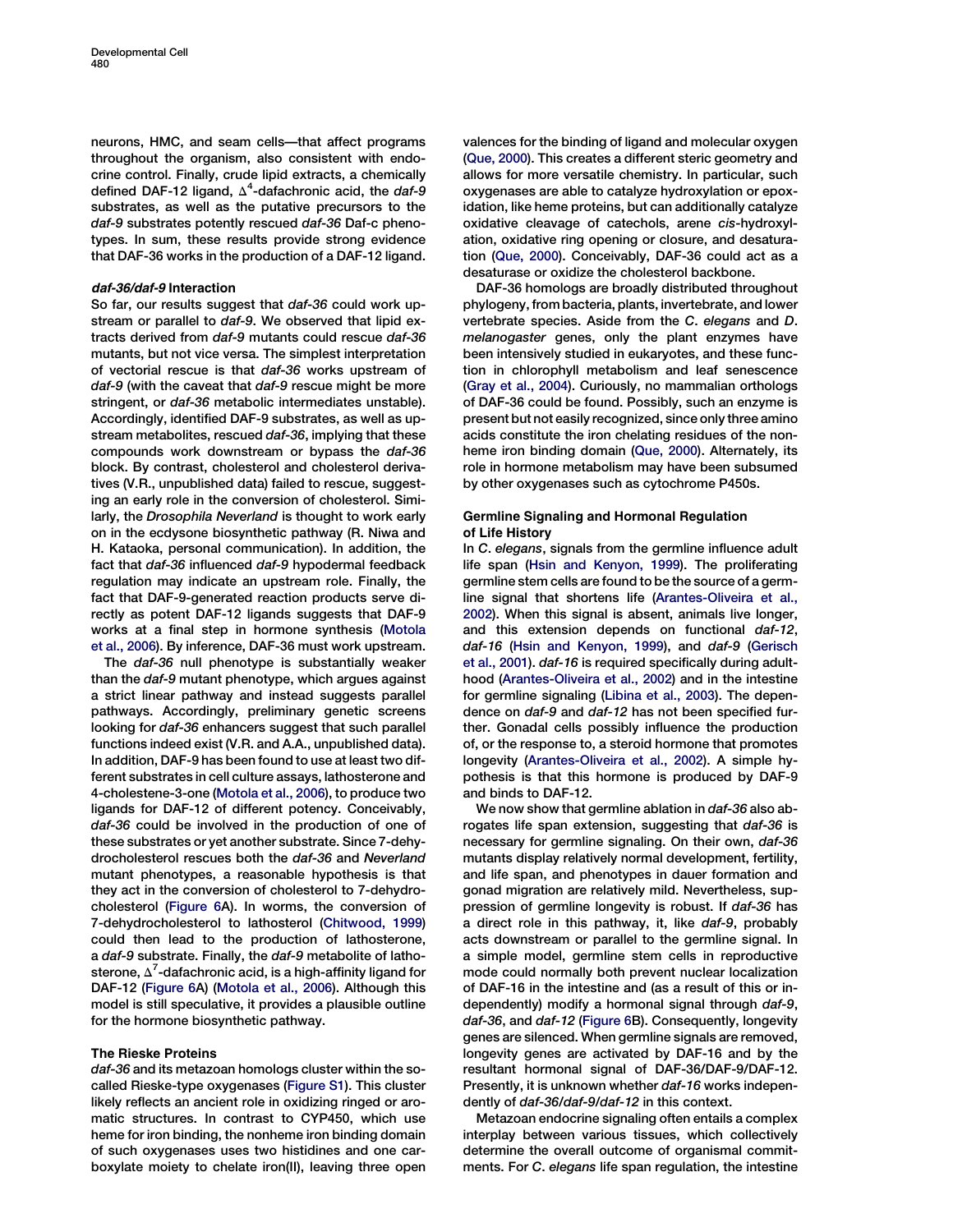<span id="page-8-0"></span>is primary, and the nervous system and other tissues are secondary, for daf-16-mediated longevity [\(Libina et al.,](#page-9-0) [2003\)](#page-9-0). These tissues control life span and diapause cell nonautonomously, in part through regulation of insulin signals themselves as well as other presumed hormones ([Murphy et al., 2003](#page-9-0)). It is intriguing that daf-36 is also expressed in the intestine and influences longevity in the germline pathway. However, germline ablation does not overtly regulate daf-36 expression (V.R. and A.A., unpublished data).

For diapause or life span regulation, the nonoverlapping expression patterns of daf-36 and daf-9 reveal that sites of hormone production are distributed. Moreover, the influence of daf-36 on daf-9 expression also reveals a complex interplay of the pathway between these tissues through feedback. DAF-36 expression in the intestine places it within a major organ of dietary cholesterol uptake, lipid metabolism, and endocrine regulation, speculatively providing one of the earliest signals in the hormone pathway. Distributed synthesis may permit local production of specific active hormones in peripheral tissues. In addition, it may provide one mechanism by which tissues can cast their vote during organismal decision making, or register their current physiological state. In particular, the intestine is well poised to assess dietary input, which can then be conveyed to other tissues, thus coordinating organismal metabolism, life history strategies, reproduction, and life span.

#### Experimental Procedures

## Culture Conditions and Mutant Isolation

Nematode stocks were cultured at 20ºC on NG agar seeded with E. coli strain OP50 unless indicated otherwise. NG contains cholesterol added to 5  $\mu$ g/ml. NG minus cholesterol medium omits cholesterol. k114 and k122 were isolated in F2 screens for animals with displaced gonadal tissue on ventral or dorsal surfaces, after 0.5% ethylmethanesulfonate (EMS) mutagenesis. For the noncomplementation screens, EMS-mutagenized N2 males were mated to daf-36(k114) dpy-11(e224) hermaphrodites on NG minus cholesterol plates. A total of 15,000 genomes were examined for F1 transheterozygotes with the Mig phenotype to obtain dh303 and dh304. Mutants were outcrossed at least three times.

### Positional Cloning of daf-36

Three-factor mapping was done as described in [Sulston and Hodg](#page-9-0)[kin \(1988\).](#page-9-0) For snipSNP mapping, we used the triple mutant unc-42(e270) daf-36(k114) sma-1(e30) obtained from the three-factor mapping. The triple mutant was crossed to the wild-type strain CB4856. Recombinants were picked, and SNPs were analyzed as described in [Wicks et al. \(2001\).](#page-9-0) Cosmids were microinjected (10– 20 ng/ $\mu$ l) into daf-36(k114) and daf-36(k122) along with the pTG96 sur-5::gfp [\(Yochem et al., 1998\)](#page-9-0) transformation marker (75–100 ng/ $\mu$ l). All seven F21F2 lines rescued the k114 Daf-c phenotype at 27ºC and the Mig phenotype on NG minus cholesterol plates.

## Molecular Biology

For daf-36::gfp construction, a 3.5 kb genomic fragment containing the daf-36 coding region and 1.3 kb upstream was amplified with primers 5'-CGACCGGTGAGTCAAAAATTGATTTTGC-3' (forward) and 5'-CGACCGGTGAGTCAAAAATTGATTTTGC-3' (reverse) and cloned into pCR-Blunt II-TOPO vector (Invitrogen). AgeI/PstI/ DraIII-digested daf-36-TOPO was then inserted into AgeI/PstIdigested gfp vector L3781 (Fire vector kit 1997). The construct was injected (daf-36::gfp [10 ng/ $\mu$ l]) both with the lin-15(+) marker  $(75 \text{ ng/u})$  into *lin-15(n765)* animals and without marker in N2 worms. dhEx317 and dhEx320 (lin-15(+)) and dh321 and dh322 (no marker) extrachromosomal lines fully rescued daf-36(k114) Mig and Daf-c phenotypes.

#### Life Span Assays

Adult life span assays and gonadal cell ablation experiments were performed as described [\(Gerisch et al., 2001\)](#page-9-0). Day 0 corresponds to the L4 stage. Life span of gonad and germline-ablated daf-36(k114) was determined in two independent experiments at 20ºC. As many as one-third of Z2–Z3-ablated animals for k114 and N2 exploded as adults and were excluded from analysis. Statistical analyses were performed with the Excel 98 Student's t test.

### Lipid Extracts

N2, daf-12(rh61rh411); daf-9(dh6), daf-36(k114), and daf-36(k114) daf-12(rh61rh411) worms were grown in bulk on 21 cm square dishes (Nunc). Adults were harvested and bleach treated. The eggs were transferred to liquid culture (S-complete medium supplemented with OP50) and grown at 22.5ºC. After 2 days, synchronized cultures of L3–L4s were harvested, flash frozen in liquid nitrogen, and stored at  $-80^{\circ}$ C. Extracts were made fresh before each test from about 2 g worms/extract. The sonicated worms were ether extracted, and the resulting lipids were weighed and diluted in DMSO. Typically, about 20 mg lipids were obtained and diluted in DMSO  $(X \text{ mg extract in } 3X \text{ µI DMSO})$ . To assay the activity of the extracts,  $10 \mu$ l dissolved extract in DMSO (or 10  $\mu$ l DMSO as negative control) was put onto the bacterial lawn of a 3 cm Petri dish. After 1 hr, two L4 worms were put onto the plate, and the progeny were scored for Daf-c or Mig phenotypes after 3 days.

### Rescue of the daf-36 Phenotypes by Steroids

(25S), 26-3-keto-4-cholestenoic acid ( $\Delta^4$ -dafachronic acid), 4-cholesten-3-one, lathosterone, and lathosterol were obtained from the Mangelsdorf lab ([Motola et al., 2006\)](#page-9-0). Cholesterol and 7-dehydrocholesterol were obtained from Sigma-Aldrich. Compounds were diluted in 100% ethanol. Tests were performed on 3 cm NG agar plates seeded with a mixture of 90  $\mu$ l 5 $\times$  concentrated overnight culture of OP50 and 10  $\mu$ I compound (or ethanol as negative control). Final concentrations were calculated as equally distributed over the total volume of agar (3 ml). After 1 hr, about 150 synchronized eggs (obtained from gravid adults over a time span of 4 hr) were placed onto the dried lawn of bacteria. Strains tested were grown reproductively onto regular NG agar for two generations at 20ºC. Dauer formation was scored after 2 days at 27ºC.

#### Supplemental Data

Supplemental Data including the daf-36 phylogenetic tree, multiple sequence alignment, and steroid rescue are available at [http://](http://www.developmentalcell.com/cgi/content/full/10/4/473/DC1/) [www.developmentalcell.com/cgi/content/full/10/4/473/DC1/.](http://www.developmentalcell.com/cgi/content/full/10/4/473/DC1/)

### Acknowledgments

The authors would like to thank J.H. Thomas for the nrc-1 and ncr-2 strains, the CGC for other nematode strains, Y. Kohara for cDNAs, the Sanger Center for cosmid clones, and A. Fire for GFP vectors. We would also like to thank S. Pletcher and members of the Antebi lab for critical reading of the manuscript, and R. Niwa and H. Kataoka for communicating unpublished results. This work was supported by Baylor College of Medicine Seed Fund (A.A.), NIH (A.A., D.J.M.), NIH/NURSA (A.A., D.J.M.), European Union (A.A.), Max Planck Gesellschaft (A.A., B.G., V.R.), Glenn/AFAR BIG Award (A.A.), the Howard Hughes Medical Institute (D.J.M., C.L.C.), and the Robert A. Welch Foundation (D.J.M.).

Received: December 6, 2005 Revised: January 30, 2006 Accepted: February 2, 2006 Published online: March 22, 2006

#### **References**

Ailion, M., and Thomas, J.H. (2003). Isolation and characterization of high-temperature-induced dauer formation mutants in Caenorhabditis elegans. Genetics 165, 127–144.

Antebi, A., Yeh, W.H., Tait, D., Hedgecock, E.M., and Riddle, D.L. (2000). daf-12 encodes a nuclear receptor that regulates the dauer diapause and developmental age in C. elegans. Genes Dev 14, 1512–1527.